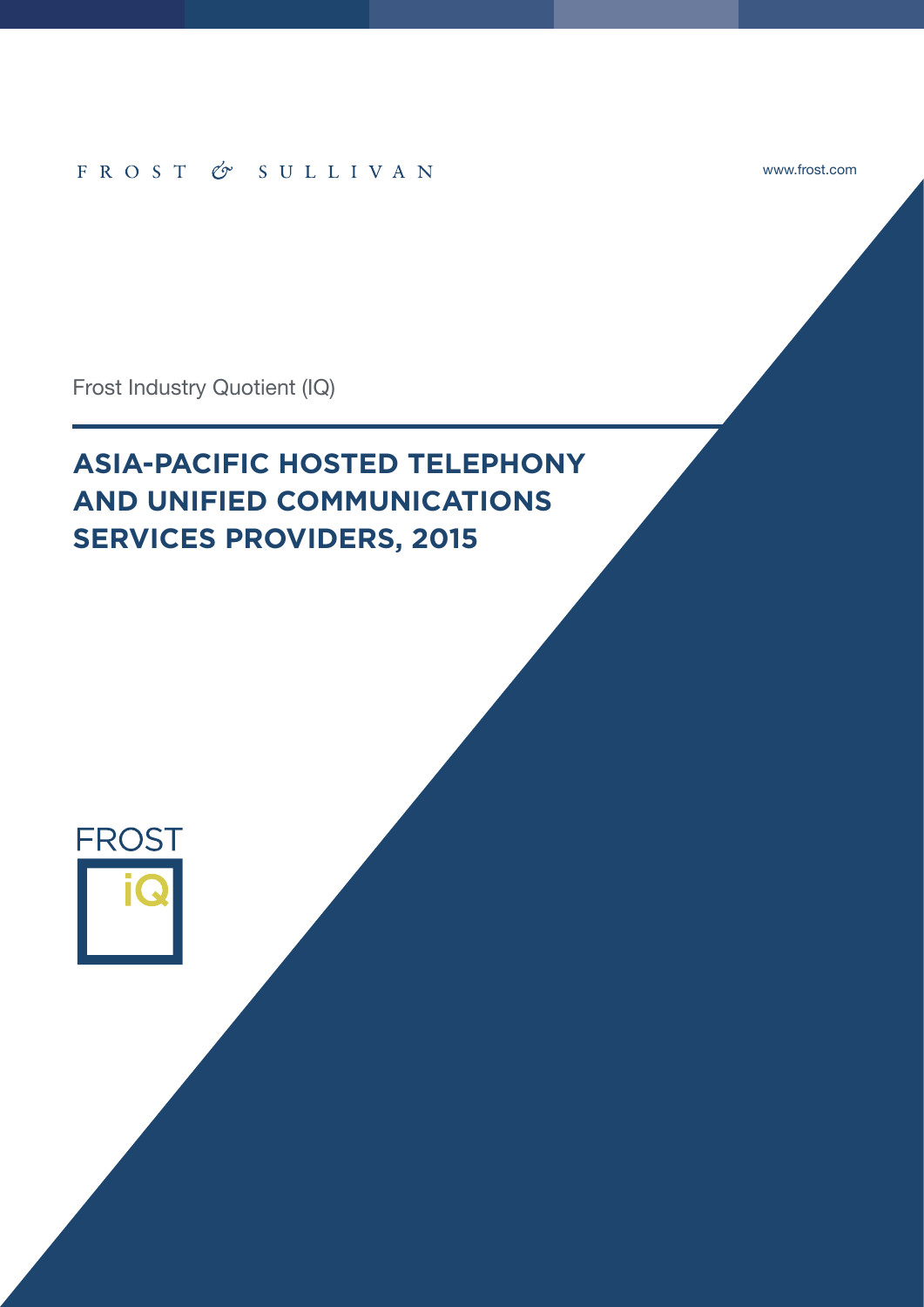## **TABLE OF CONTENTS**

| 1. MARKET DEFINITION AND SCOPE                                                                                                                                                                                                       | 3                                                            |
|--------------------------------------------------------------------------------------------------------------------------------------------------------------------------------------------------------------------------------------|--------------------------------------------------------------|
| 2. MARKET ASSESSMENT: SIZE AND FORECAST                                                                                                                                                                                              | 4                                                            |
| <b>3. INDUSTRY TRENDS</b><br><b>3.1 REGULATORY</b><br>3.2 ECONOMIC<br><b>3.3 TECHNOLOGY</b><br><b>3.4 COMPETITION</b>                                                                                                                | 6<br>6<br>6<br>6<br>7                                        |
| 4. FROST IQ MATRIX: ASIA-PACIFIC HOSTED TELEPHONY AND UNIFIED<br>COMMUNICATIONS SERVICES PROVIDERS, 2015                                                                                                                             | 8                                                            |
| 5. PROFILES OF HOSTED TELEPHONY AND UNIFIED COMMUNICATIONS SERVICE<br><b>PROVIDERS</b>                                                                                                                                               | 9                                                            |
| <b>5.1 AT&amp;T</b><br>5.2 BT<br>5.3 GOOGLE<br>5.4 KT CORP<br><b>5.5 MICROSOFT</b><br><b>5.6 NTT COMMUNICATIONS</b><br>5.7 ORANGE BUSINESS SERVICES<br>5.8 SINGTEL<br><b>5.9 TATA COMMUNICATIONS</b><br>5.10 TELSTRA<br>5.11 VERIZON | 9<br>9<br>10<br>10<br>11<br>11<br>12<br>12<br>13<br>14<br>14 |
| <b>6. ANALYST WORD</b>                                                                                                                                                                                                               | 15                                                           |
| 7. FROST IQ METHODOLOGY                                                                                                                                                                                                              | 16                                                           |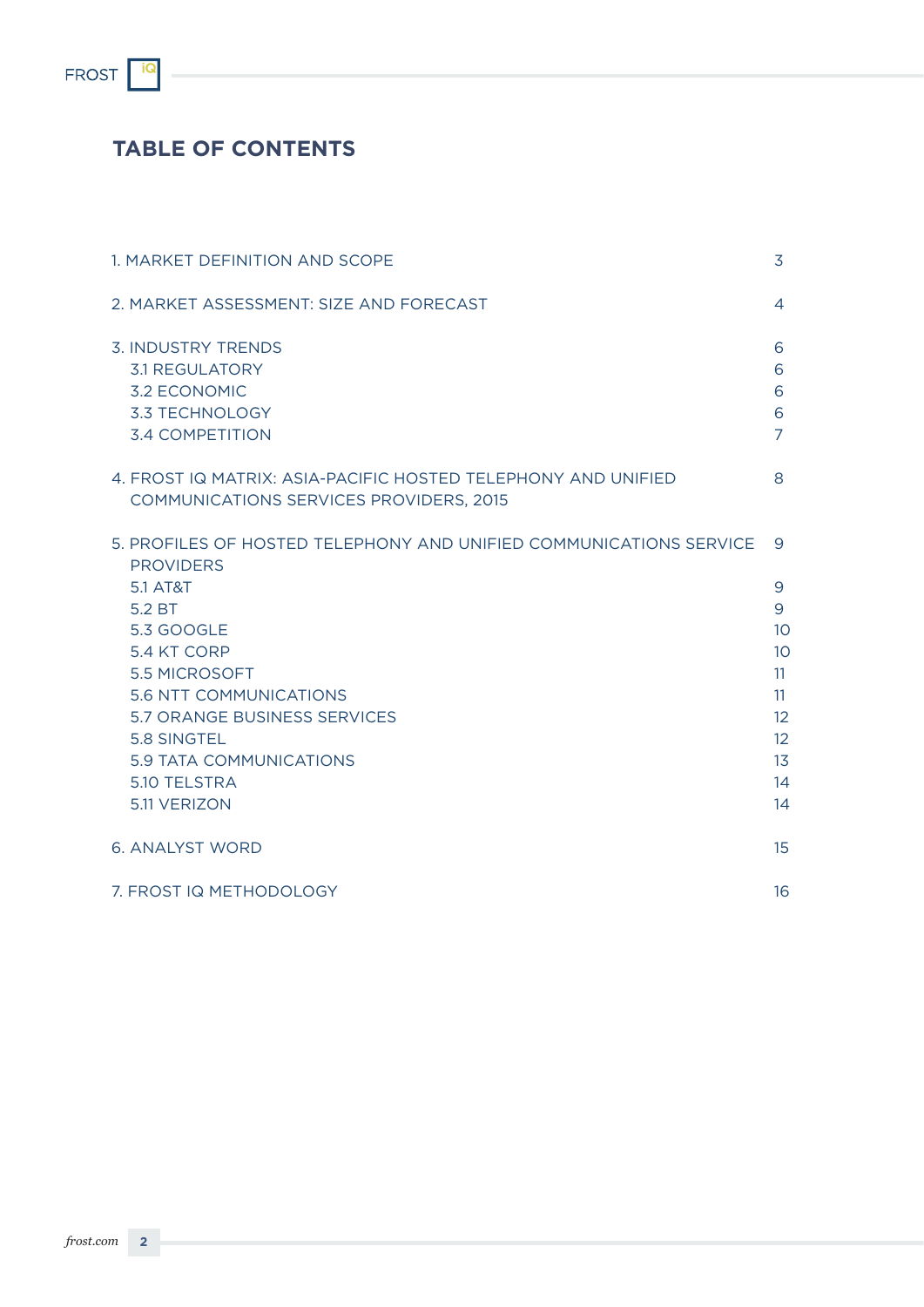## **1. MARKET DEFINITION AND SCOPE**

The Hosted telephony and Unified Communications (UC) Application Services are part of the Unified Communications as a Service platform provided by market participants. The following definitions explain the features and components of the services involved.<sup>1</sup>



#### **HOSTED IP TELEPHONY (IP CENTREX AND HOSTED IP PBX)**

Hosted IP telephony (IP Centrex or hosted IP PBX) services refer to network-based voice services where all call control, voice switching, PBX functionality and network infrastructure related to service provisioning are owned, maintained and managed by a third-party (i.e., a service provider). Hosted IP telephony services are usually delivered over an IP connection and terminate at an IP endpoint. Mobile hosted IP PBX users are an exception as the service can be delivered over the cellular network and terminates on a mobile device.

A bundled IP Centrex/hosted IP PBX offering may include local and long-distance voice, call control and management features, a data transport line, and Internet access services. The service also provides administrators with a Web-based interface to manage moves, adds and changes (MACs), obtain usage reports and other tasks. Hosted IP telephony typically involves the use of a shared services provider network infrastructure where several clients/customers are supported via the same softswitch or application server. Software instances may be shared or dedicated.

#### **HOSTED/CLOUD UNIFIED COMMUNICATIONS**

A hosted UCC solution involves the delivery of pre-integrated network-based applications. The benefits of hosted UCC solutions are based on the vision for ultimate flexibility in accessing communications and collaboration capabilities ‒ anywhere, anytime, on any device and any network.

1 The scope of this research study covers only services delivered through hosted/cloud and managed platforms on a subscription basis. Premise-based deployments are not included.

Revenue is calculated based on the end-user price, which is the actual price paid by customers for the service.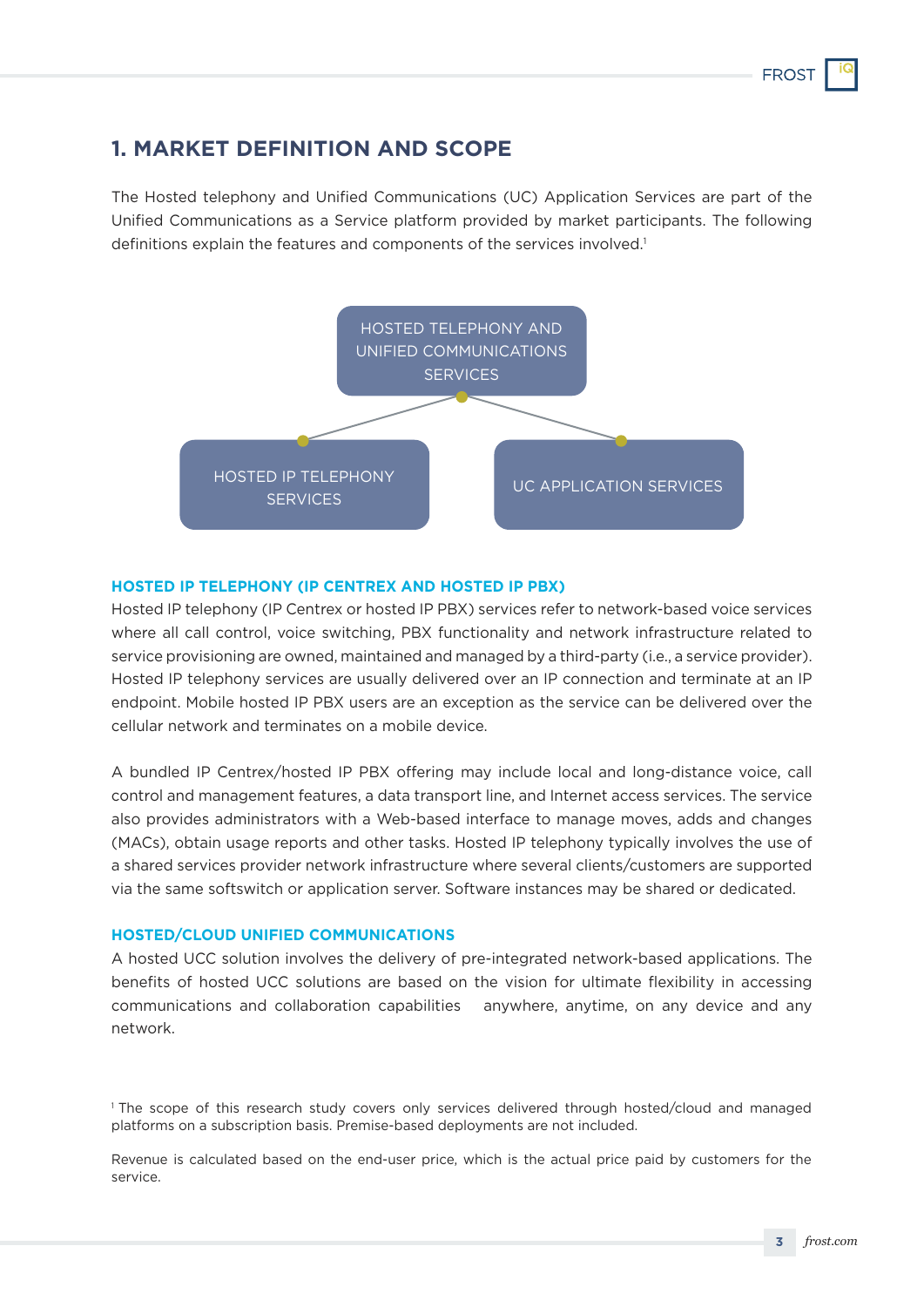

UCaaS solutions are sometimes defined by the number of integrated applications sharing presence information and a common/unified user interface. For example, certain service providers have integrated the BroadSoft BroadWorks hosted IP telephony platform with Microsoft Lync (recently rebranded as Skype for Business) to enable a common/unified user interface for both messaging and calling. In such scenarios, the telephony capabilities are supported on a multitenant platform, where both the hardware and software components are shared across customer organizations.

In other instances, UCaaS refers to a specific architecture, typically founded upon a virtualized UCC suite of applications hosted in a data center and leveraging a shared hardware infrastructure, yet offering dedicated software instances to individual customer organizations. Examples of this type of architecture include Alcatel-Lucent OpenTouch Cloud Solution, Cisco Hosted Collaboration Suite (HCS), Mitel MiCloud, NEC UNIVERGE Cloud Services, and Toshiba VIPedge. In such scenarios, customers may only be deploying certain elements of the solution (e.g., telephony); however, vendors and service providers use the term UCaaS or cloud UC to refer to the underlying multi-instance architecture.

## **2. MARKET ASSESSMENT: SIZE AND FORECAST**

Hosted Telephony and UC services market has shown signs of strengthening in Asia-Pacific region. Frost and Sullivan estimated that the total spending on Hosted Telephony and the Unified Communication Services has risen to \$516.2 million and expected to grow to \$1051.3 million at a CAGR of 12.6% (see Figure 1). The market has grown but also become more concentrated with the top players in the market. The industry of BFSI, manufacturing and high-technologies are expected to remain the leading verticals for the conferencing services market. Emerging verticals such as IoT (Internet of Things) companies and education is giving huge growth potential to the market players in the industry. Large state-owned enterprises are also expected to embrace advanced communications technologies to improve their operational efficiency and accelerate business processes.

### **KEY TRENDS FOR THE ASIA-PACIFIC HOSTED TELEPHONY AND UNIFIED COMMUNICATIONS SERVICES MARKET INCLUDE:**

INCREASING DEMAND FOR **CONVERGED COMMUNICATIONS** IN OPEX MODEL DRIVING THE SHIFT OF TRADITIONAL PBX INTO HOSTED MODE.

Telephony solutions have evolved considerably over the years. Traditionally deployed and managed separately from IT, telephony solutions are increasingly integrated with other communications and productivity applications on the Internet protocol (IP) network. While converged communications provide significant cost savings and operational efficiencies, they also increase infrastructure complexity. Technology advancements, coupled with tough macroeconomic conditions, have given rise to new technology delivery and consumption models, including hosted IP telephony and cloud unified communications and collaboration (UCC) services. .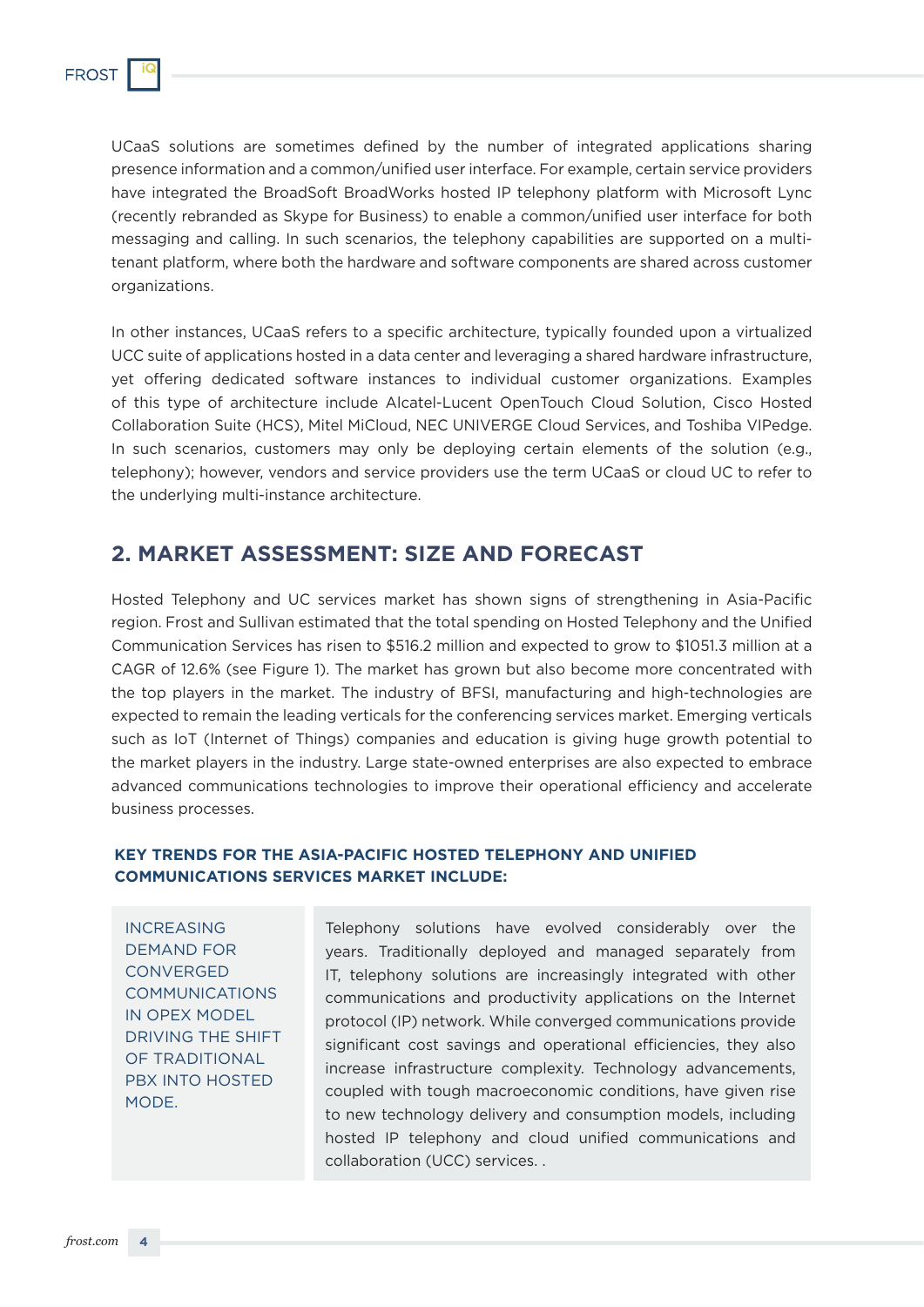| <b>SERVICE PROVIDERS</b><br><b>ENRICHING</b><br>THE SERVICES<br>PORTFOLIO TO<br><b>CATER TO VARIOUS</b><br><b>CUSTOMER NEEDS</b>                                 | Product differentiation is the key to winning customers in<br>hosted/cloud services. Service providers are making substantial<br>investments to create a diversified end-to-end service portfolio.<br>For example, major telecoms operators such as BT, NTT Com<br>launched SIP trunking services in selected Asian countries and<br>are expected to expand to other countries in the short-term. NTT<br>Com also launched Smart PBX that targets SMB sectors with<br>fewer than 30 seats. |
|------------------------------------------------------------------------------------------------------------------------------------------------------------------|--------------------------------------------------------------------------------------------------------------------------------------------------------------------------------------------------------------------------------------------------------------------------------------------------------------------------------------------------------------------------------------------------------------------------------------------------------------------------------------------|
| OVER-THE-TOP<br>(OTT) PLAYERS<br>EXPECTED TO BE A<br>POTENTIAL THREAT<br><b>TO INCUMBENT</b><br><b>TELECOMS</b><br><b>OPERATORS IN THE</b><br><b>VOICE SPACE</b> | Emerging OTT players such as Google and Tencent (China)<br>are providing voice and IM capabilities over mobile messaging<br>applications. These solutions are attractive to the SMB sector that<br>looks for cost-effective and low investment technology solutions,<br>posing a huge threat to the revenue stream of telecoms operators<br>in the space.                                                                                                                                  |
| <b>DYNAMIC</b><br><b>REGULATIONS IN</b><br>THE ASIA-PACIFIC<br><b>REGION THAT</b><br><b>HAMPER THE</b><br><b>GROWTH</b>                                          | Many countries in the Asia-Pacific are seeing an early adoption of<br>hosted telephony. However, growth in some countries is restricted<br>due to regulations to protect the voice revenue of local telecoms<br>providers. Regulations such as restrictions in number portability<br>hold back growth in customer base.                                                                                                                                                                    |







**5** *frost.com*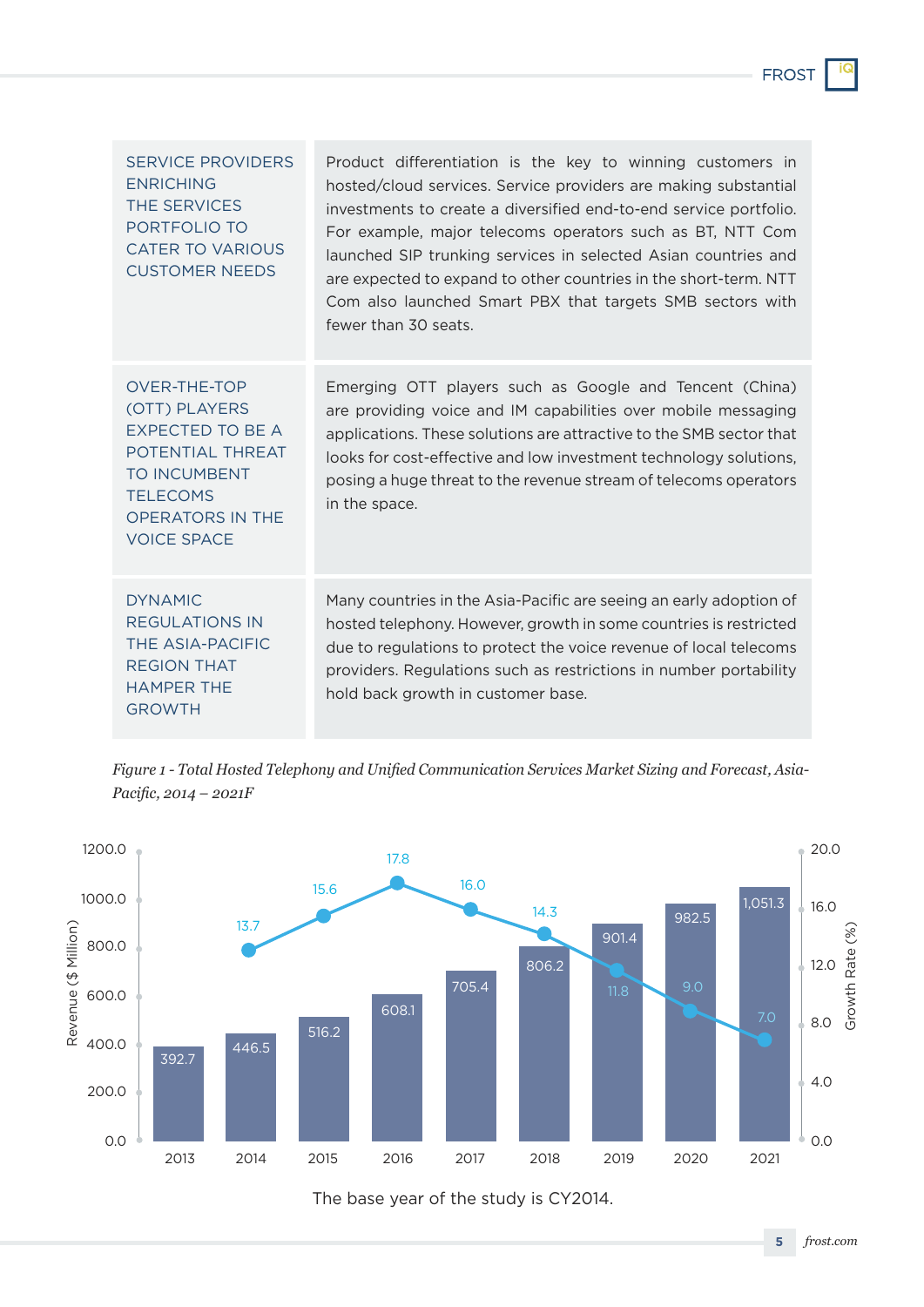## **3. INDUSTRY TRENDS**

## **3.1 REGULATORY**

Countries like Australia, Singapore and Hong Kong have few barriers for the service providers to operate in, encouraging more focus on the type of offerings. These countries have seen an upsurge in the hosted telephony market share in the fixed line industry. Service providers offer packages bundled with UC application subscriptions for better collaboration.

Stringent telecoms regulations in countries such as India, China, Indonesia and Vietnam are among of the biggest hurdles for foreign companies to provide hosted telephony services in these areas. Hence, the local telecoms companies in these markets gain a vast monopoly.

In recent years, these country's governments are gradually opening doors for companies to come and invest in the local markets by the use of telecom licensing. In Japan, the government is trying to encourage more competition in the market. Telecoms and service providers join forces to provide value-added service. These activities are likely to continue in these markets, contributing to revenue growth.

### **3.2 ECONOMIC**

Economic growth in the Asia-Pacific region remains favourable compared to other regional blocs. However, there are signs of a slowdown, especially in China, India and Australia, with softened growth projections for these economic powerhouses. However, growing domestic consumption is expected to drive economic recovery.

The countinued depreciation of the regional currencies against the US Dollar brings in drop in profitability for the foreign players in the market. The revenue growth for these foreign service providers remains flat.

Due to this economic outlook, service providers are looking for advanced technologies to add to their profile of solutions and services. However, on global economic cues, the technology investment by foreign players has been slightly declined.

### **3.3 TECHNOLOGY**

In the Asia-Pacific region, technology drives the model of delivery available in multiple deployment methods. Such methods are on-site, private cloud, hybrid cloud and public cloud. Due to the developed nature of Japan, Korea and Australia, the infrastructure supports technology advancements and the product roll out for different types of customers is easy and fast. Developing countries still prefer cloud as an option.

The focus on SMEs in these countries is important as the limitations of the technology such as a minimum user base hampers its penetration into the specific markets. The integration of SIP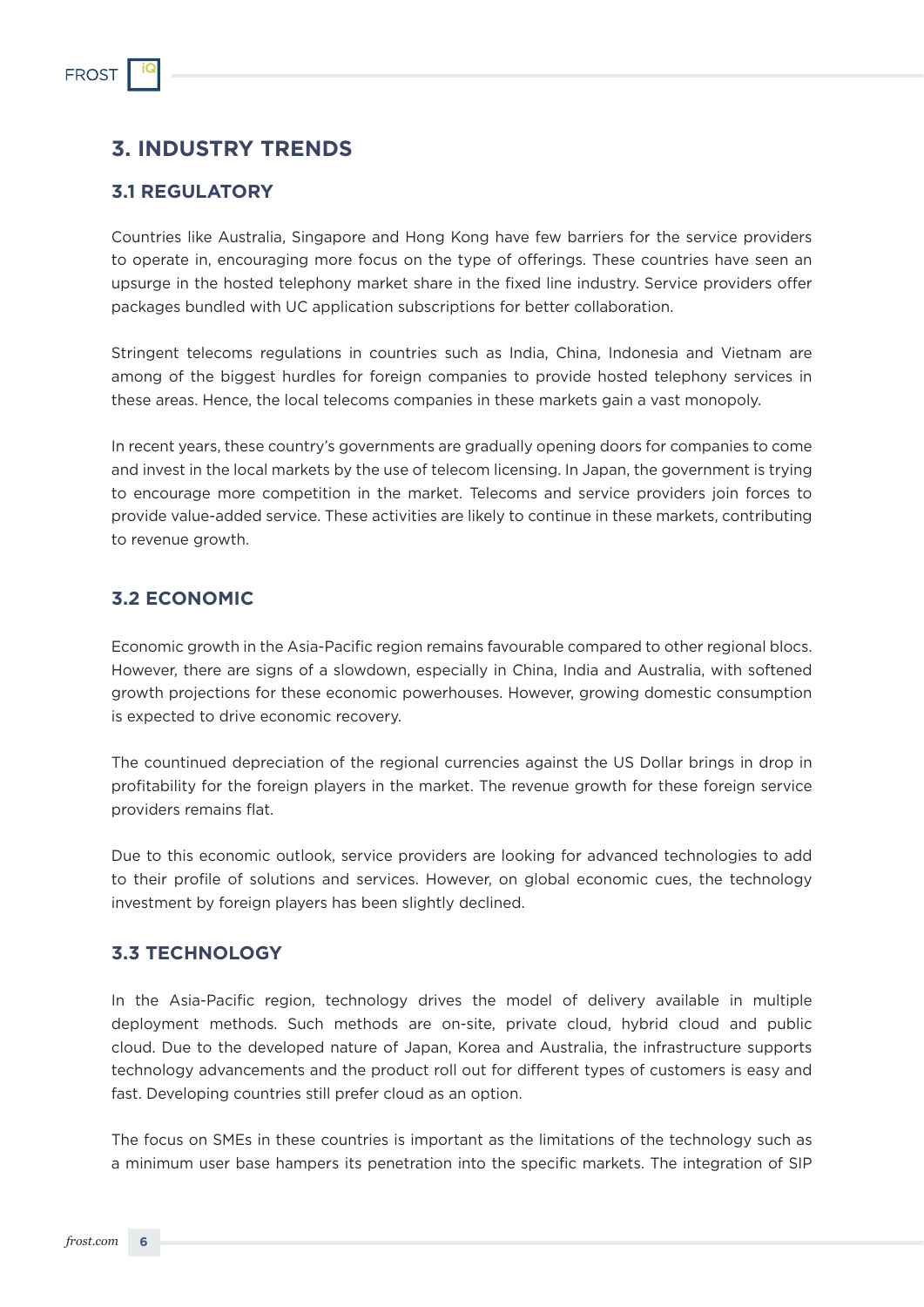#### **FROS**

trunking remains in the early stages of rapid growth forecasts. The limitation of service providers means the technology is provided as an add-on service to existing users.

## **3.4 COMPETITION**

Competition in the market appears fragmented with the hosted telephony market and on-premise telephones competing on the same servicescape. Service providers are looking at expanding the base of services to most of the countries in the region as a result of improvements in infrastructure and other business strategic moves.

The operational prowess of service providers is an important factor that dictates their eventual success in the market. Regional players in the market are important as well as they dictate the landscape of vendor services in these markets. Regulations by the authorities in certain countries are leading to a higher concentration of local participants.

Figure 2 displays the service providers' market share by revenues in Asia-Pacific for the hosted telephony and unified communication application services market in 2015.

*Figure 2 – Asia-Pacific Hosted Telephony and Unified Communication Application Services Market Share, 2015*

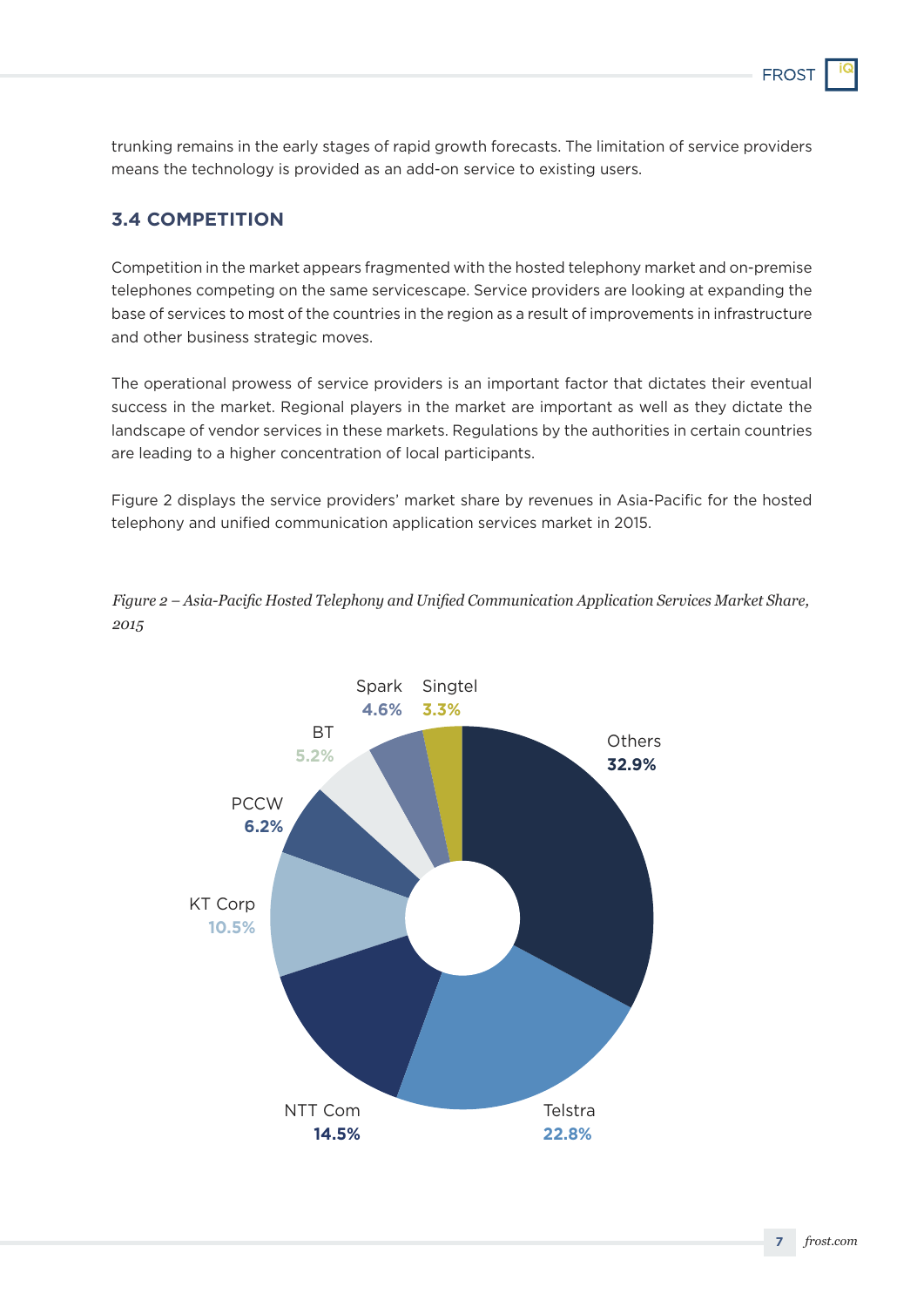## **4. FROST IQ MATRIX: ASIA-PACIFIC HOSTED TELEPHONY AND UNIFIED COMMUNICATIONS SERVICES PROVIDERS, 2015**

Frost & Sullivan evaluated 11 major service providers in the Asia-Pacific region to identify their position on the Frost IQ matrix. The key criteria used to evaluate the position of service providers on the matrix are:

**O** Market Share

**FROST** 

- **o** Product/Service Strategy
- **O** People and Skills Strategy
- **O** Ecosystem Strategy
- **o** Business Strategy



*Frost IQ: Asia Pacific Hosted Telephony and Unified Communication Services, 2015*

Market Share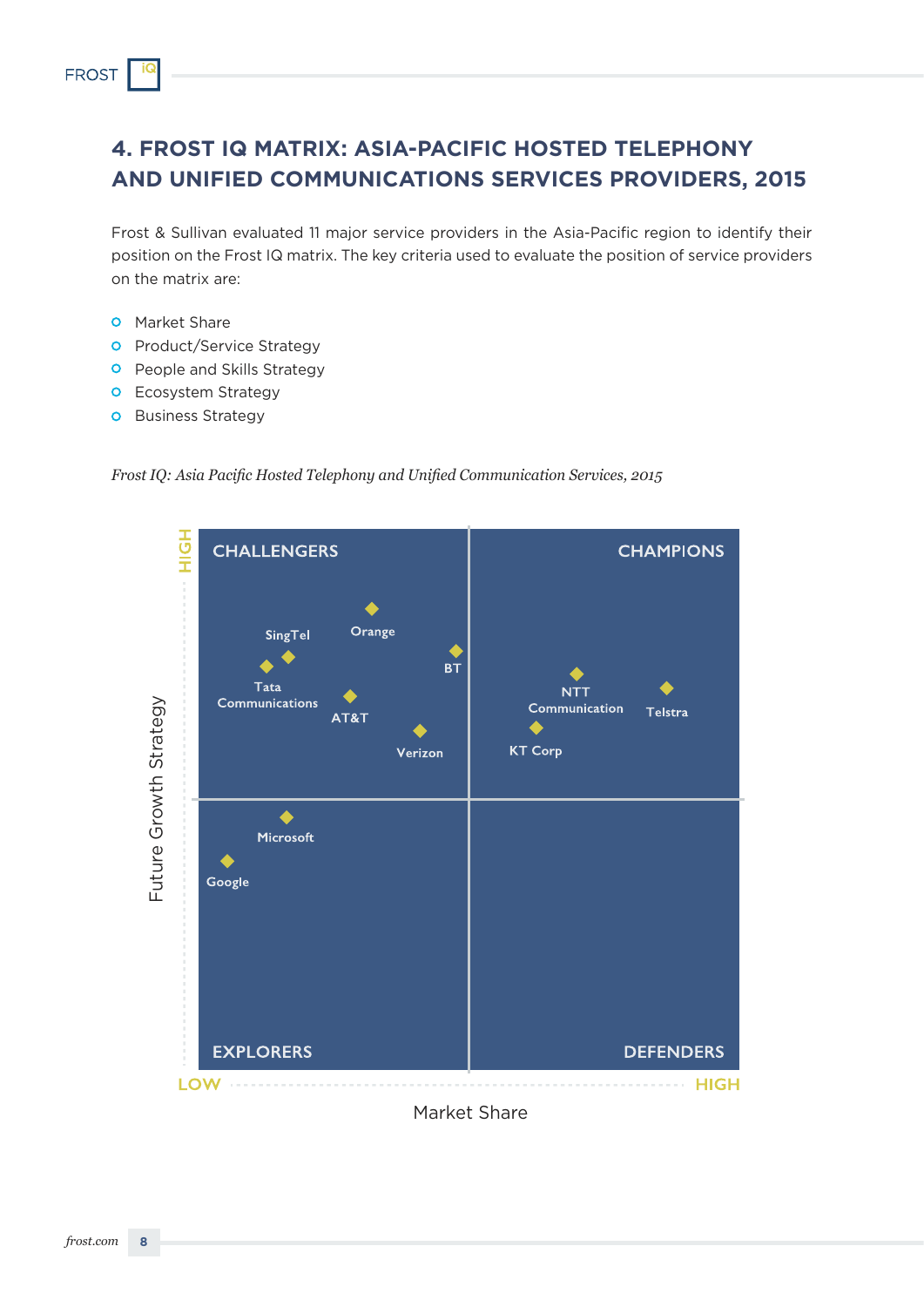## **5. PROFILES OF HOSTED TELEPHONY AND UNIFIED COMMUNICATIONS SERVICE PROVIDERS**

## **5.1 AT&T**

In the region since 1979, AT&T is known for its infrastructure integrity and service quality. Asia-Pacific is an integral part of the AT&T Mobile & Business Solutions network with regional presence in most countries including India, China, Japan, and South Korea. Its UC solution portfolio is experiencing a rise in customer engagement leading to wider deployment. AT&T cloud-based UCaaS services, based on includes AT&T UC Voice - a cloud-based IP telephony solution, based on Cisco HCS, that offers a rich range of easy-to-use, high-quality voice features. It has the ability to integrate to a number of leading UC clients including natively with Cisco Jabber, Microsoft Lync, IBM Sametime and Google.

| <b>STRENGTHS</b>  | The company has world-class infrastructure providing stable, reliable<br>and secure unified communications and collaboration services to<br>clients in the region. Servicing 60+ countries globally and 14 countries<br>in the Asia-Pacific region including China, AT&T's broad product<br>portfolio of managed services, MPLS integration and the secure and<br>flexible NetBond cloud connectivity portfolio enables the company<br>to offer complete ICT solutions to customers. The ability to serve the<br>needs of mobile users and the federation of collaboration tools are also<br>attracting customer acquisition. |
|-------------------|-------------------------------------------------------------------------------------------------------------------------------------------------------------------------------------------------------------------------------------------------------------------------------------------------------------------------------------------------------------------------------------------------------------------------------------------------------------------------------------------------------------------------------------------------------------------------------------------------------------------------------|
| <b>CHALLENGES</b> | While AT&T's transformative capabilities are compelling, the company<br>has a limited presence among the SMB segment in Asia Pacific. This<br>is mainly due to the fact that the company's primary target customer<br>base outside the US is the top 1,700 multinational corporations globally.                                                                                                                                                                                                                                                                                                                               |

### **5.2 BT**

BT is one of the leaders in service management of telephony and UC and rapidly expanding in the market. Solutions offered by BT are popular and further bolstered by the company's excellent people skills. BT offerings are continuously scaling up especially in the fields of SIP trunks. Data services and converged solutions are also fast expanding BT's presence in the region.

Strong sales and marketing activities are pushing BT to the forefront of the ever-growing telephony and UC markets in the region. Brand recognition coupled with an equally extensive product line is also helping BT to outdo the competition by aiming for innovative services and solutions.. Partnerships with vendors such as Cisco, Microsoft and Avaya are also enhancing the reputation of the company in the market. **STRENGTHS**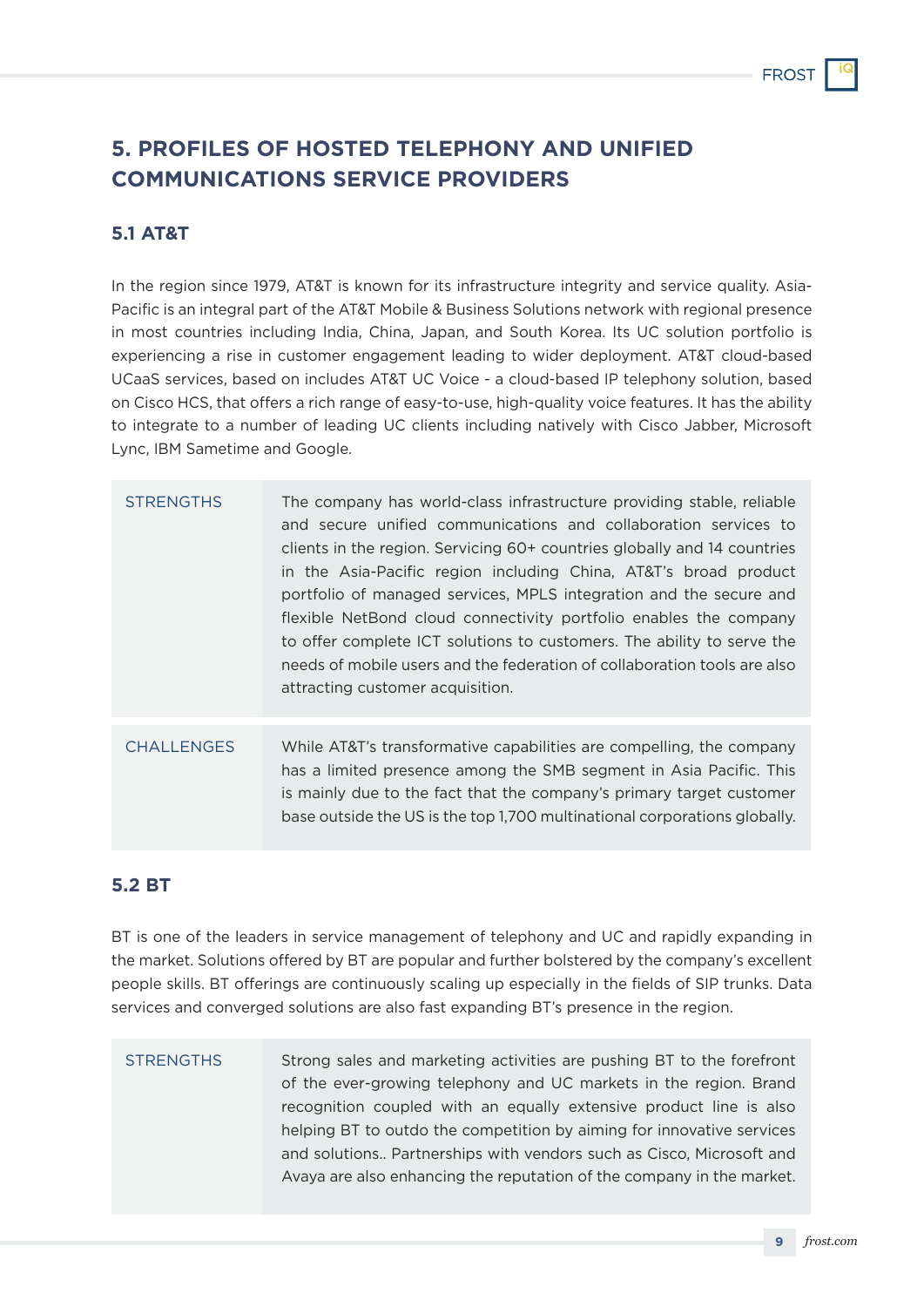| <b>CHALLENGES</b> | The company's primary focus on large enterprise customer segments     |
|-------------------|-----------------------------------------------------------------------|
|                   | has left a gap for competitors to explore the increasingly attractive |
|                   | SME segments. The SME customer segments are crucial to the success    |
|                   | of the company in the long run. Developing and nurturing the SME      |
|                   | market for BT can lead to higher benefits for its brand.              |

## **5.3 GOOGLE**

**FROST** 

Google is expanding its consumer solutions for businesses and doing it successfully with strong channel partners. Although the presence of the Google ecosystem is low in the Asia-Pacific region, it is certainly on the rise. Google's list of leading channel partners is helping to push its ecosystem of collaboration and conferencing services, audio and web to customers.

| <b>STRENGTHS</b>  | The Google ecosystem is proven with consumers and has a vast<br>existing customer base. The deployment of Google enterprise solutions<br>promises better efficiency that has in its network some of the world's<br>biggest organizations as clients. Google's productivity clients are set to<br>make telephony easier and faster for companies. There are also plans<br>to integrate Google Voice into the work platform at some point, giving<br>businesses the power to move across platforms for voice. |
|-------------------|-------------------------------------------------------------------------------------------------------------------------------------------------------------------------------------------------------------------------------------------------------------------------------------------------------------------------------------------------------------------------------------------------------------------------------------------------------------------------------------------------------------|
| <b>CHALLENGES</b> | Though the Google ecosystem is well defined with products for<br>telephony and UC services, its portfolio is not as robust. The audio<br>conferencing solution is not that well integrated into the scape, leading<br>to a slower adoption by companies of the Google Work products.                                                                                                                                                                                                                        |

## **5.4 KT CORP**

KT Corp is the biggest service provider of hosted telephony in Korea with an ever-increasing base in its home country. With the increasing adoption of VoIP services, Korea Telecom has partnered with leading channel and infrastructure vendors to provide the level of services needed for the market.

| <b>STRENGTHS</b> | KT Corp's services offer excellent connectivity and cross-platform      |
|------------------|-------------------------------------------------------------------------|
|                  | integration. Mobile connectivity and use of fast data services such as  |
|                  | LTE increase the efficiency for end-users. Strong partner collaboration |
|                  | also aids the company's expansion into other markets, leveraging its    |
|                  | brand proposition of quality and fast services.                         |
|                  |                                                                         |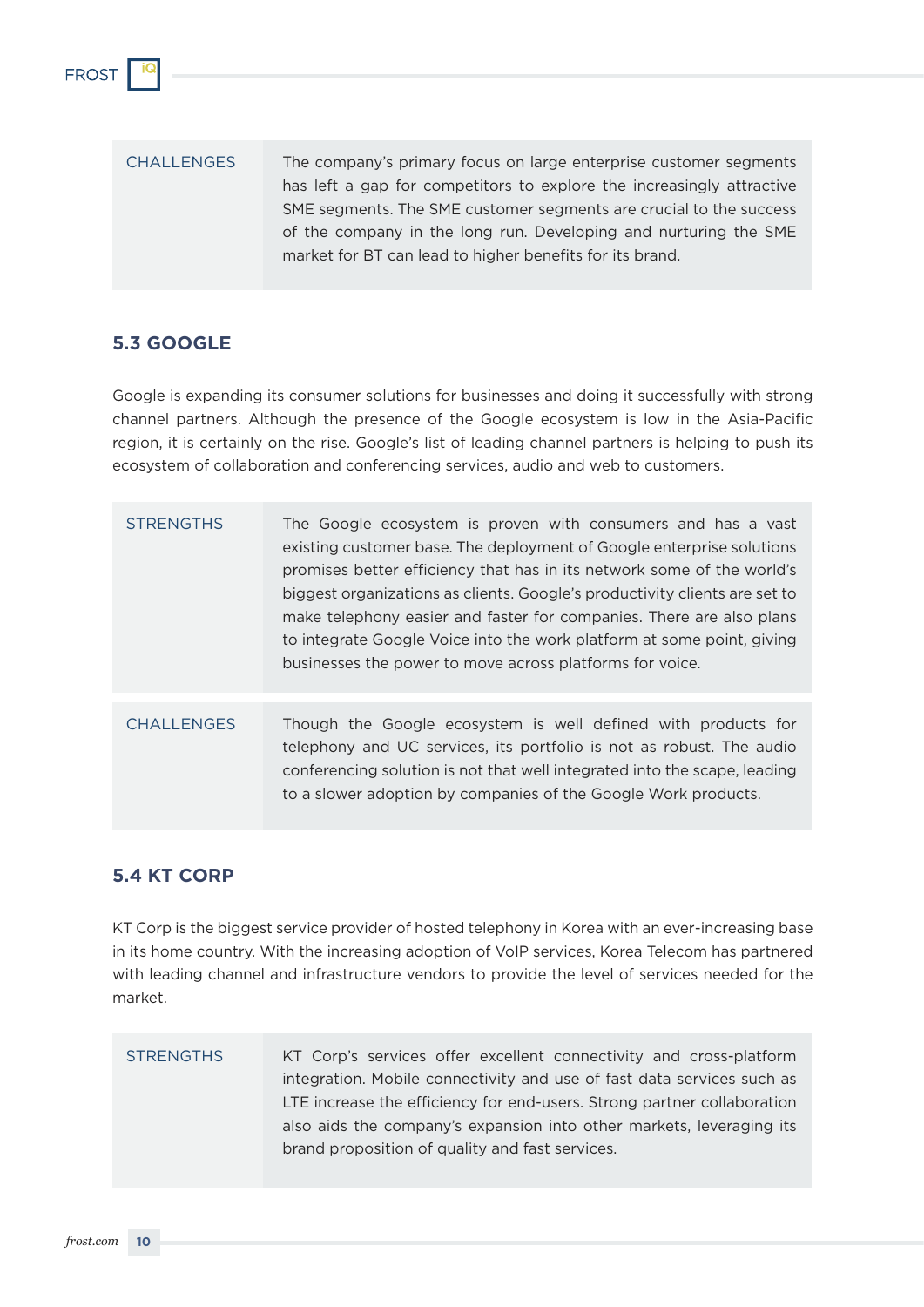#### **FROS**

### **CHALLENGES**

Expansion outside South Korea is not as rapid with intense competition from other providers' Go-To-Market strategy.

### **5.5 MICROSOFT**

Microsoft is gradually building a wide market presence with its well-articulated UC Services. Microsoft Lync offers superior features and is creating significant value for the brand as a vendor in the market. The integration of Skype has led to market share growth, giving traditional UC vendors like Cisco stiff completion. The integration of Skype and Office 365 into the PSTN network is opening up a gulf of opportunities to explore.

| <b>CHALLENGES</b><br>While Microsoft products come with excellent services, the integration<br>capabilities may decline once a full-fledged hosted telephony solution                                             |
|-------------------------------------------------------------------------------------------------------------------------------------------------------------------------------------------------------------------|
| is released. Partnering with the right channel partners to push the<br>Microsoft product portfolio is essential. Innovations in hosted telephony<br>could see a major reshuffle in leading vendors in this space. |

## **5.6 NTT COMMUNICATIONS**

The largest telecoms operator in Japan, NTT Com has established an extensive network infrastructure worldwide. Its hosted telephony and UC services are spread uniformly over the Asia-Pacific region with markets in Singapore, Malaysia, and Australia showing healthy growth prospects. The company focused on building its UC services capabilities in 2014, strengthening its SIP trunking portfolio of customers.

| <b>STRENGTHS</b> | The Arcstar UcaaS portfolio based on Cisco's HCS system provides all-  |
|------------------|------------------------------------------------------------------------|
|                  | in-one cloud offerings including voice, IM/presence, and conferencing. |
|                  | Its SIP trunking portfolio is attracting more customers from the large |
|                  | organisation segment. The flexibility brought in by the SIP trunking   |
|                  | is increasing the visibility of NTT Communications in the highly-      |
|                  | competitive market. Besides, NTT Com is expected to launch UcaaS       |
|                  | services on the Microsoft platform in other Asian countries in FY2016. |
|                  |                                                                        |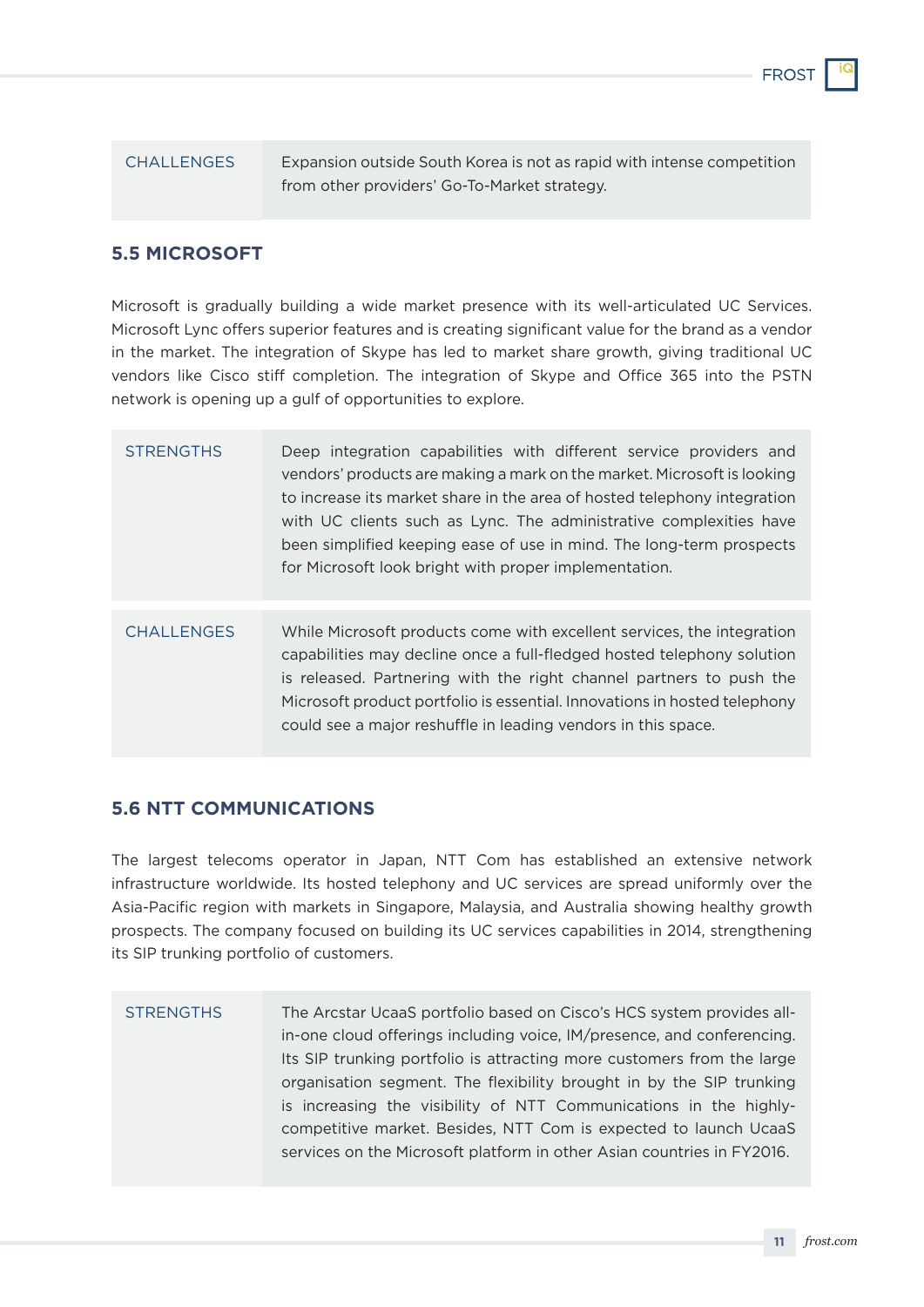While NTT Com's attention to large enterprises in the region is having a big payoff, it is leaving out the potentially high growth SME segment, especially in countries like China, India, and Indonesia. The ability to serve SME customers with less than 100 licences needs to be enhanced further. **CHALLENGES** 

## **5.7 ORANGE BUSINESS SERVICES**

**FROST** 

Amidst ever-growing competition, Orange is one of the self-sustaining service providers expanding rapidly. With a keen focus on feature-rich UC solutions, Orange Business Services (Orange) is a prime candidate for innovation. The creation of ecosystems around the services and careful integration of UC services with hosted telephony is one of Orange's key differentiators.

| <b>STRENGTHS</b>  | The strength of Orange lies in the management of its hosted telephony<br>services. Orange's expansion into the local organization segment has<br>led to a better understanding of the UC market and the solution strategy<br>in demand. A presence in the Asia-Pacific has exposed the company<br>to new organizational expansion strategies in the form of multiple<br>platform system integration. With strong partner base from Cisco,<br>Avaya and Microsoft (Skype for Business), Orange is strengthening its<br>UC market roots. |
|-------------------|----------------------------------------------------------------------------------------------------------------------------------------------------------------------------------------------------------------------------------------------------------------------------------------------------------------------------------------------------------------------------------------------------------------------------------------------------------------------------------------------------------------------------------------|
| <b>CHALLENGES</b> | Increasing threat from OTT players in the telephony business with<br>declining fixed line usage are being met with mobility solutions. Low<br>customer penetration into markets with high regulatory policies is a<br>challenge for the future growth strategy of Orange.                                                                                                                                                                                                                                                              |

### **5.8 SINGTEL**

With a growing presence in developed markets of Australia and Singapore, SingTel has a wellestablished services portfolio to offer clients. The main offering in the portfolio now includes the cloud-based PBX system, SIP trunking services, Cisco HCS portfolio and so on. The focus on customer experience is a key driver for all of SingTel's core offerings.

The aim of making all its solutions easy to use by converging them onto a single platform is being enhanced with excellent system integration. The strength of retaining existing customers and acquiring new ones in the hosted telephony service in ASEAN region has been a highlight of SingTel's business strategy. The success of its cloud integration services with existing equipment, is a major reason SingTel customers are satisfied with its services. The expansion into the SMB segment is possible with its flexible offerings to suit the needs of employees. **STRENGTHS**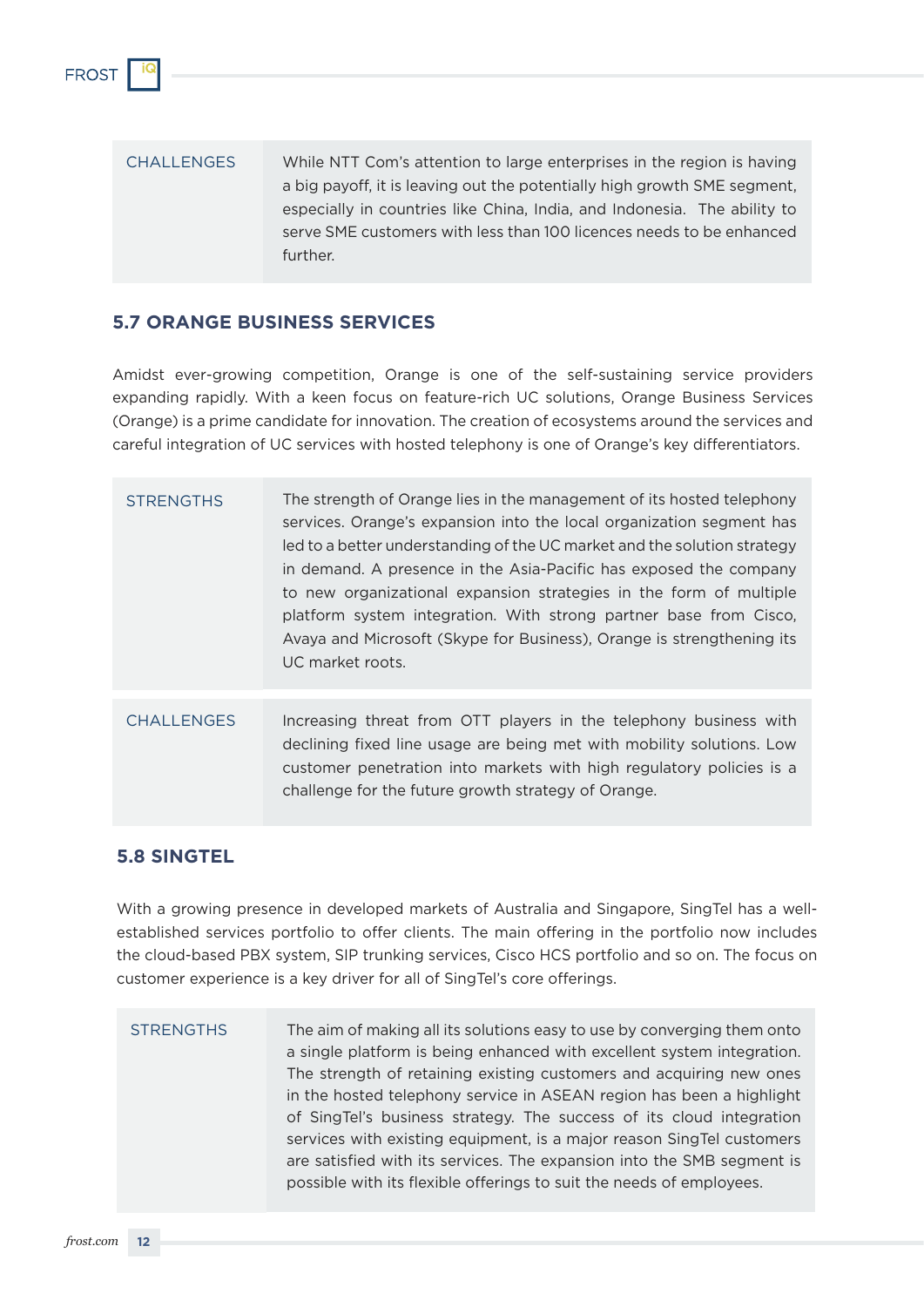### CHALLENGES

The growth prospects of SingTel are bright, but integration and branding of the product have to be more in line with customer education in these markets.

## **5.9 TATA COMMUNICATIONS**

With the evolution of the UCaaS market in Asia-Pacific, Tata Communications is leading the way in connecting the business hubs of the world with its SIP Connect service. In 2014, the main focus area for Tata Communications in the telephony services was optimisation of its SIP ConnectTM services as this is a highly lucrative market currently. Tata Communications' channel partners and service providers are helping the company expand into Asia-Pacific with a key focus on Australia, India, and Japan markets.

| <b>STRENGTHS</b>  | The unification of the telephony and hosted contact centers is what<br>customers demand; which Tata understands well due to its wide<br>presence in the region. The growing demand for unified telephony<br>and on-cloud telephony requirements are being fulfilled by Tata<br>Communications' systems giving companies greater flexibility in their<br>budgetary planning. The market is driven by upgradation demands of<br>customers. The potential of IP telephony and lower cost are attracting<br>customers to the world-class services of Tata Communications. |
|-------------------|-----------------------------------------------------------------------------------------------------------------------------------------------------------------------------------------------------------------------------------------------------------------------------------------------------------------------------------------------------------------------------------------------------------------------------------------------------------------------------------------------------------------------------------------------------------------------|
| <b>CHALLENGES</b> | The large presence of Tata Communications in the infrastructure field<br>is not being leveraged for the right sales and marketing strategy even<br>with powerful players such Arkadin and Cisco as its partners.                                                                                                                                                                                                                                                                                                                                                      |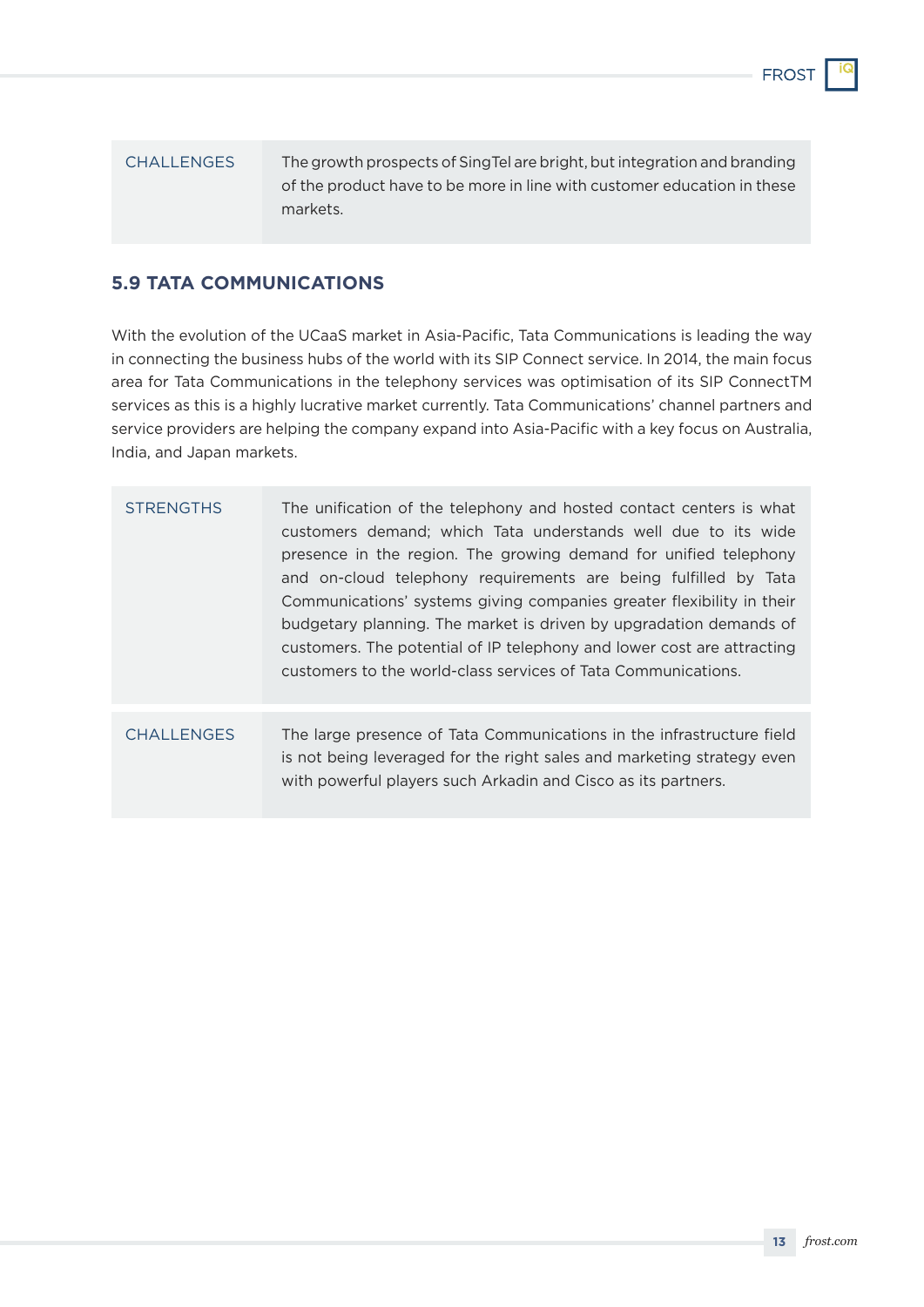

## **5.10 TELSTRA**

Telstra has emerged as an overall leader in the Asia-Pacific UC services market in 2015. Although Telstra has been focused on the Australian market, its expansion into other markets such as Singapore, Malaysia, Philippines and Indonesia is growing rapidly. Telstra is experiencing growth in its IP telephony, contact centres and conferencing services base. Partnerships with Microsoft, Cisco and Broadsoft provide Telstra with end-to-end UC services platforms.

| <b>STRENGTHS</b>  | Telstra's acquisition of Pacnet provides the company with a good<br>footprint in Asia. The joint venture with Telekom Indonesia also offers<br>Telstra a good base to roll out its Network Application Services<br>(NAS) portfolio. The mergers and joint ventures with local telecoms<br>companies are helping Telstra to overcome barriers in the markets and<br>strengthen its service delivery. As organisations in Asia look to invest in<br>managed, hosted and cloud services, Telstra is well-placed to offer UC<br>Services due to its end-to-end services offering, cloud, and data center<br>expertise in Asia. |
|-------------------|----------------------------------------------------------------------------------------------------------------------------------------------------------------------------------------------------------------------------------------------------------------------------------------------------------------------------------------------------------------------------------------------------------------------------------------------------------------------------------------------------------------------------------------------------------------------------------------------------------------------------|
| <b>CHALLENGES</b> | The Asia market has an established set of system integrators and highly<br>reputable local players that offer UC Services, presenting a short-term<br>challenge for Telstra. The Telstra brand is still new in Asia, and it will be<br>important for the company to embark on strong marketing initiatives in<br>Asia to promote its UC services.                                                                                                                                                                                                                                                                          |

## **5.11 VERIZON**

Verizon is one of the largest telephony solutions providers in the US. In March 2015, Verizon announced its global expansion strategy, including the next-generation cloud UCaaS. Target markets in Asia-Pacific are Australia, Singapore, Taiwan, China, India, and Hong Kong. Verizon has data centers in major business hubs such as China, Singapore and Australia to provide customers with global unified services.

| <b>STRENGTHS</b> | Verizon's overall growth strategy in the region leverages Cisco's<br>advanced system integration platform. Its telephony solutions are<br>becoming more popular with SMBs that are largely ignored by other<br>service providers. This could be a growth opportunity for the company<br>to build its brand. |
|------------------|-------------------------------------------------------------------------------------------------------------------------------------------------------------------------------------------------------------------------------------------------------------------------------------------------------------|
| CHALL ENGES      | Verizon lacks the local resources to reach local enterprises and<br>government entities in the Asia-Pacific region. Also, the presence of<br>only Cisco systems may limit its reseller proposition.                                                                                                         |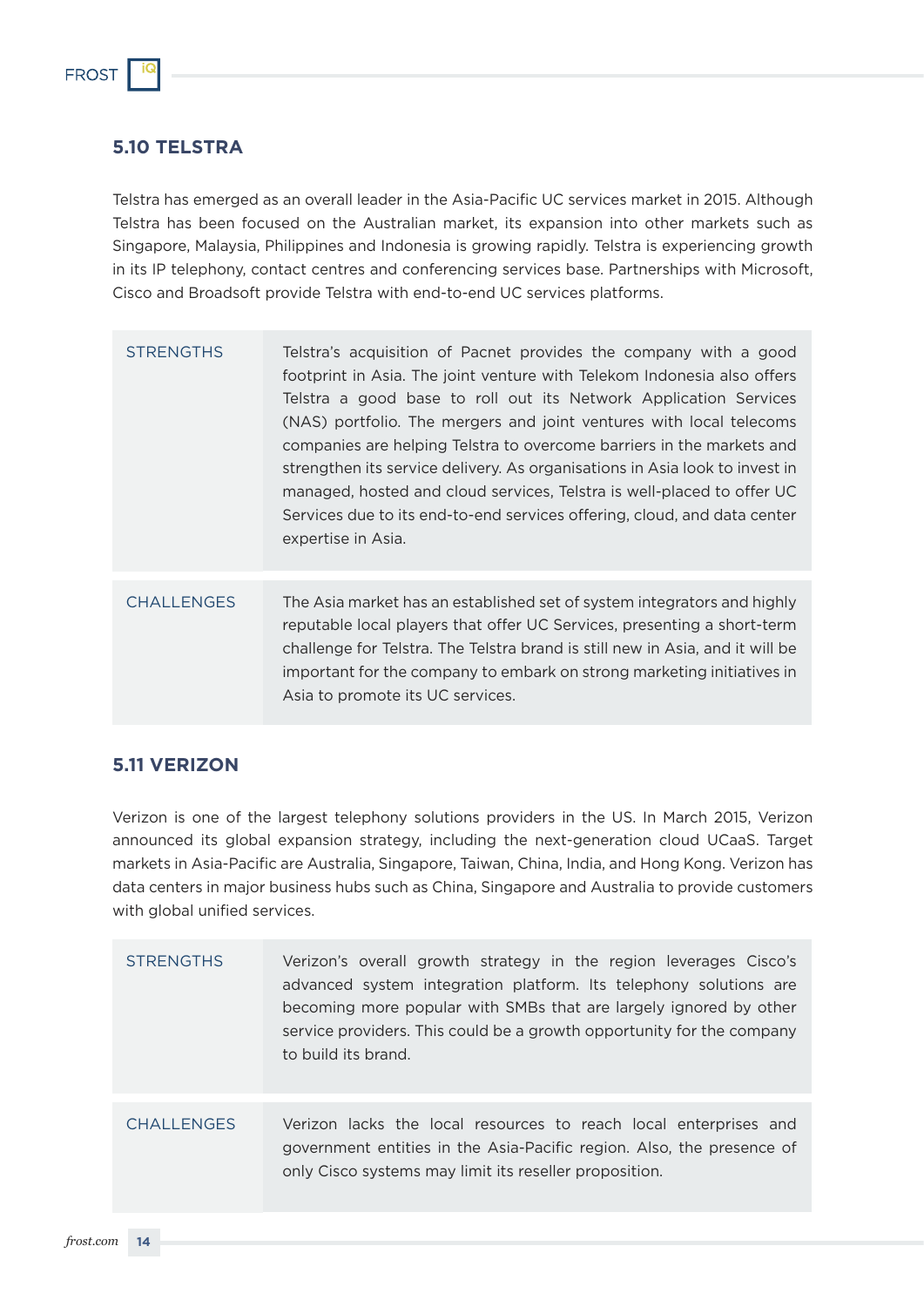## **6. ANALYST WORD**

The Asia-Pacific UCaaS market is expected to grow from USD 516.2 Million in 2015 to USD 1051.3 Million in 2021, at an estimated CAGR of 12.6%. Telephony services is the most widely adopted segment in UCaaS while hosted cloud unified communications is the least adopted yet remains an important segment for service providers, presenting robust growth prospects.

Service providers like Telstra, NTT Communications and KT Corp, are in the Champions quadrant because of superior innovation and performance in 2015. The companies are positioned in this section due to their large revenue share in the industry, future growth strategy and positive prospects. With growth-oriented services, these service providers have an extensive number of channel partners aligned with their market presence strategy.

Service providers in the Challenger quadrant are Verizon, BT, SingTel, Tata Communications, AT&T and Orange. While these companies display huge potential in expanding through their current product portfolios, they are in this quadrant due to their limited business presence in the region. SingTel and Tata Communications are Asian-based telecoms operators with core offerings present only in their respective home countries. For Verizon, AT&T, BT and Orange, presence may not be an issue. Instead, there are concerns related to revenue generated despite their regional presence.

Google and Microsoft are in the Explorer quadrant as these participants are still developing their telephony prowess. However, both players are constantly looking to expand and innovate the ecosystems they represent. Both these service vendors are integrating the systems of their its UC clients and hosted telephony for easy management of resources.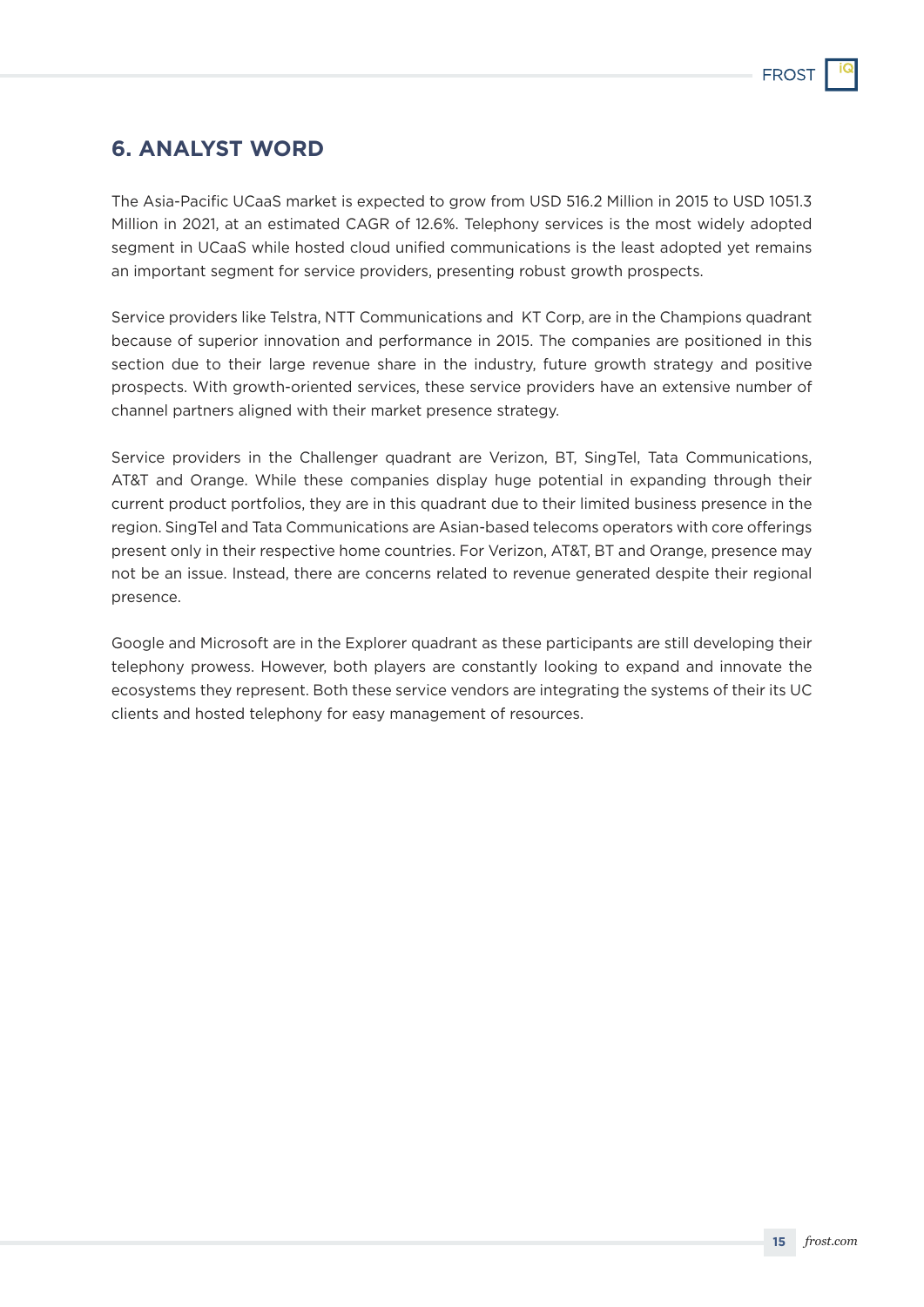## **7. FROST IQ METHODOLOGY**

The focus of Frost IQ is to provide a balanced assessment of selected markets. These markets have been tracked rigorously by Frost & Sullivan's analysts for a period of time. Data collected, such as vendors' revenue, is scrutinized and forms part of the input for the Frost IQ matrix. Information on vendors has been collated from various sources and interviews with over 11 companies.

The study approach provides a mix of quantitative and qualitative assessments. The Frost IQ matrix has two major attributes: Market Share and Future Growth Strategy.

| 1. MARKET<br><b>SHARE</b>    | Market share information is derived from Frost & Sullivan's research<br>programs that include market trackers and syndicated research reports.<br>Based on regular research studies conducted at quarterly, semi-<br>annually or annual intervals, analysts build a strong revenue database<br>of key participants in the market.<br>According to the Frost IQ Matrix, the X-axis measures the share on a<br>percentage scale. The dividing line on the matrix is set at 50 percent of<br>the market share of the leading player in that market.                                                                                                                                                                                                                                                                                      |
|------------------------------|---------------------------------------------------------------------------------------------------------------------------------------------------------------------------------------------------------------------------------------------------------------------------------------------------------------------------------------------------------------------------------------------------------------------------------------------------------------------------------------------------------------------------------------------------------------------------------------------------------------------------------------------------------------------------------------------------------------------------------------------------------------------------------------------------------------------------------------|
| 2. GROWTH<br><b>STRATEGY</b> | Frost & Sullivan considers 4 main components in the growth strategy<br>assessment of Frost IQ. The guiding principle is that these components<br>and their subcomponents follow the MECE (Mutually Exclusive and<br>Comprehensively Exhaustive) test. The proposed components are as<br>follows:<br>Product/Service Strategy<br>O<br>People and Skills Strategy<br>$\circ$<br>Ecosystem Strategy<br>$\circ$<br><b>Business Strategy</b><br>O<br>There is equal weightage to all the components with measurement on a<br>10-point scale. The dividing line on the Y-axis is at the mid-point, i.e., a<br>weighted score of 5 on a 10-point scale. Analysts provide feedback on<br>industry participants on the above parameters based on their expertise<br>in the industry. Details of the sub-components are available, if required. |